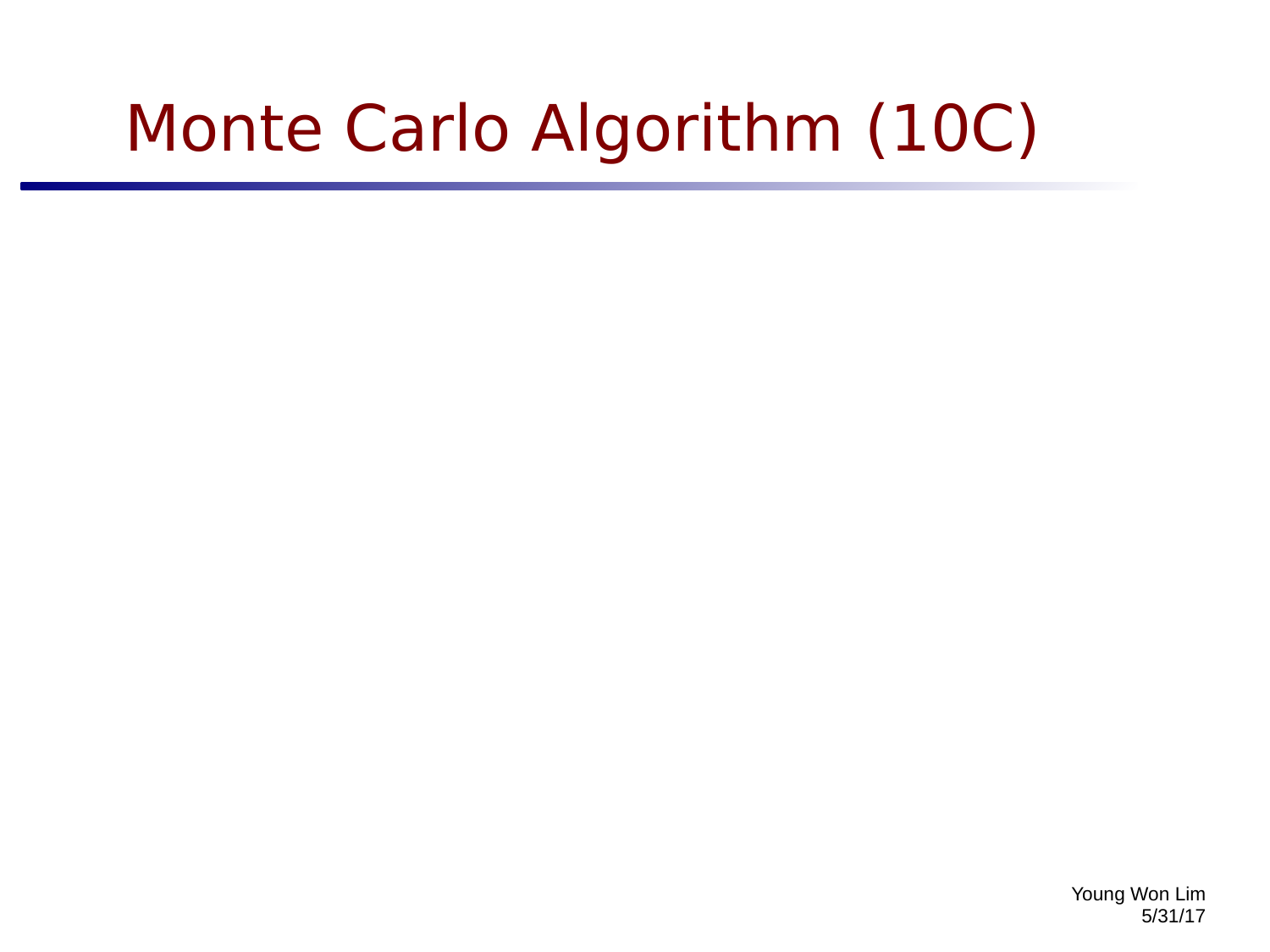Copyright (c) 2017 Young W. Lim.

 Permission is granted to copy, distribute and/or modify this document under the terms of the GNU Free Documentation License, Version 1.2 or any later version published by the Free Software Foundation; with no Invariant Sections, no Front-Cover Texts, and no Back-Cover Texts. A copy of the license is included in the section entitled "GNU Free Documentation License".

Please send corrections (or suggestions) to [youngwlim@hotmail.com](mailto:youngwlim@hotmail.com).

This document was produced by using OpenOffice and Octave.

Young Won Lim 5/31/17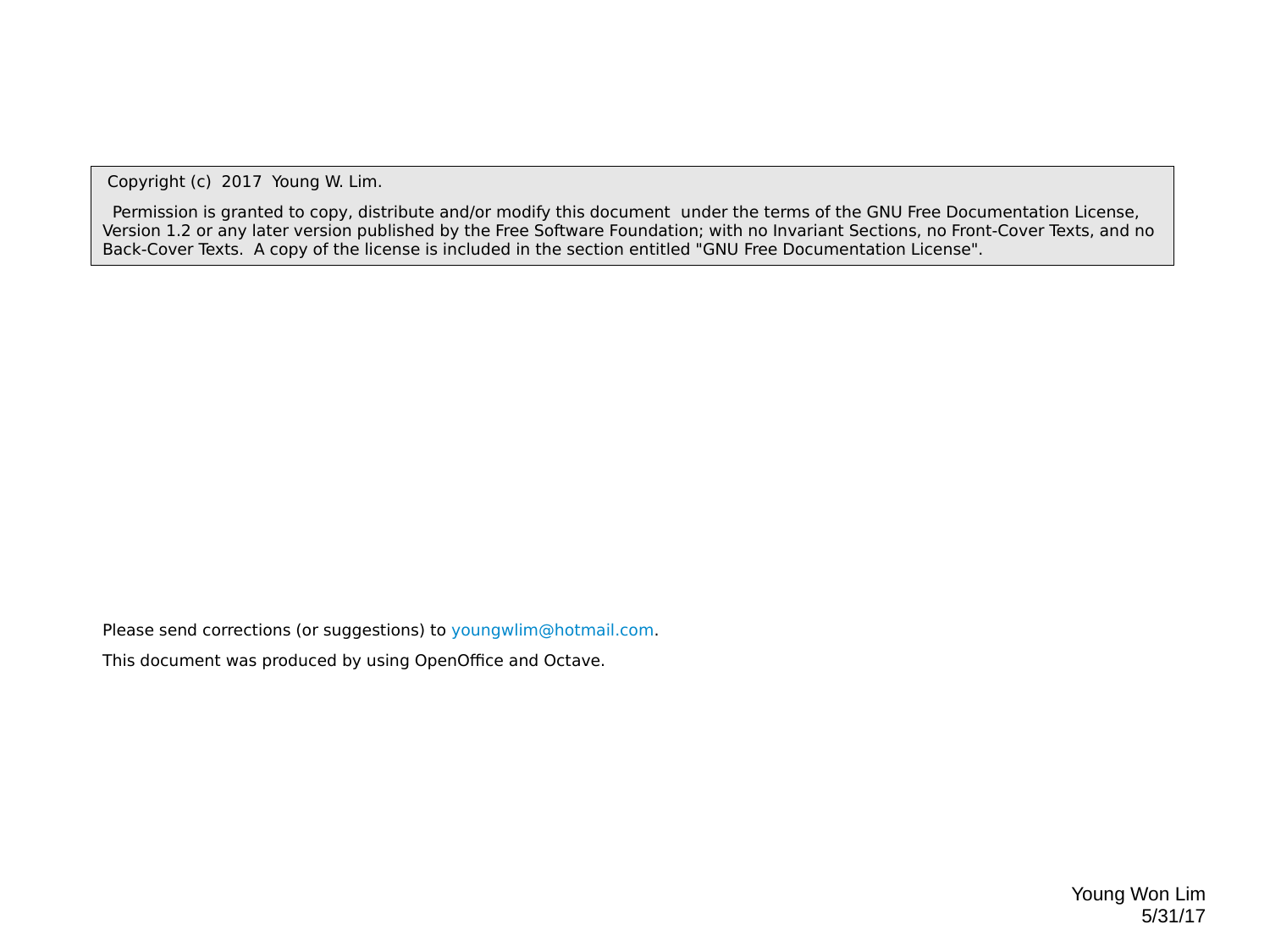- Monte Carlo Method (Monte Carlo Simulation)
- Monte Carlo Algorithm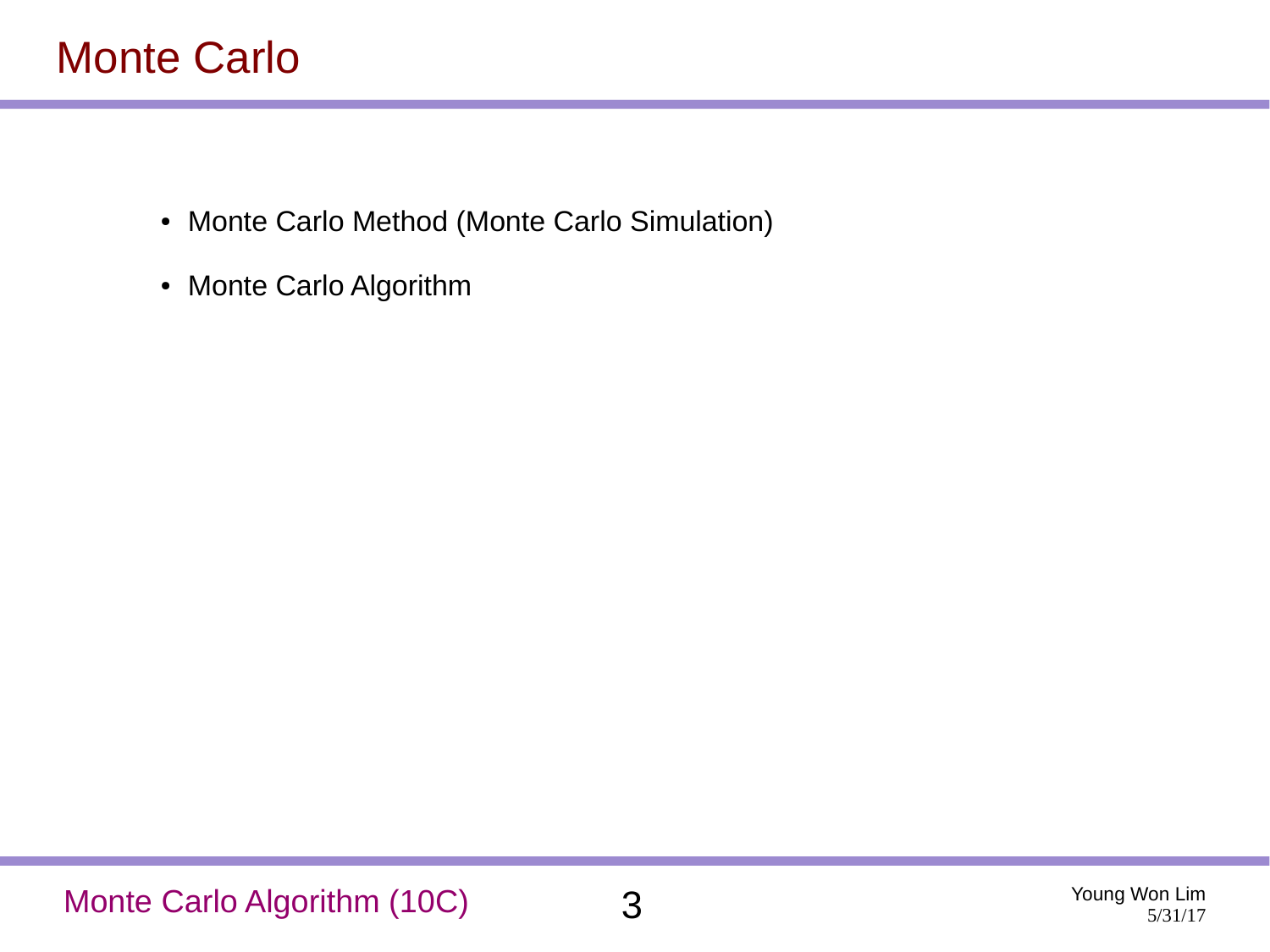a broad class of computational algorithms that rely on repeated random sampling to obtain numerical results.

Their essential idea is using randomness to solve problems that might be deterministic in principle.

They are often used in physical and mathematical problems and are most useful when it is difficult or impossible to use other approaches.

used in three distinct problem classes:

- optimization,
- numerical integration
- generating draws from a probability distribution.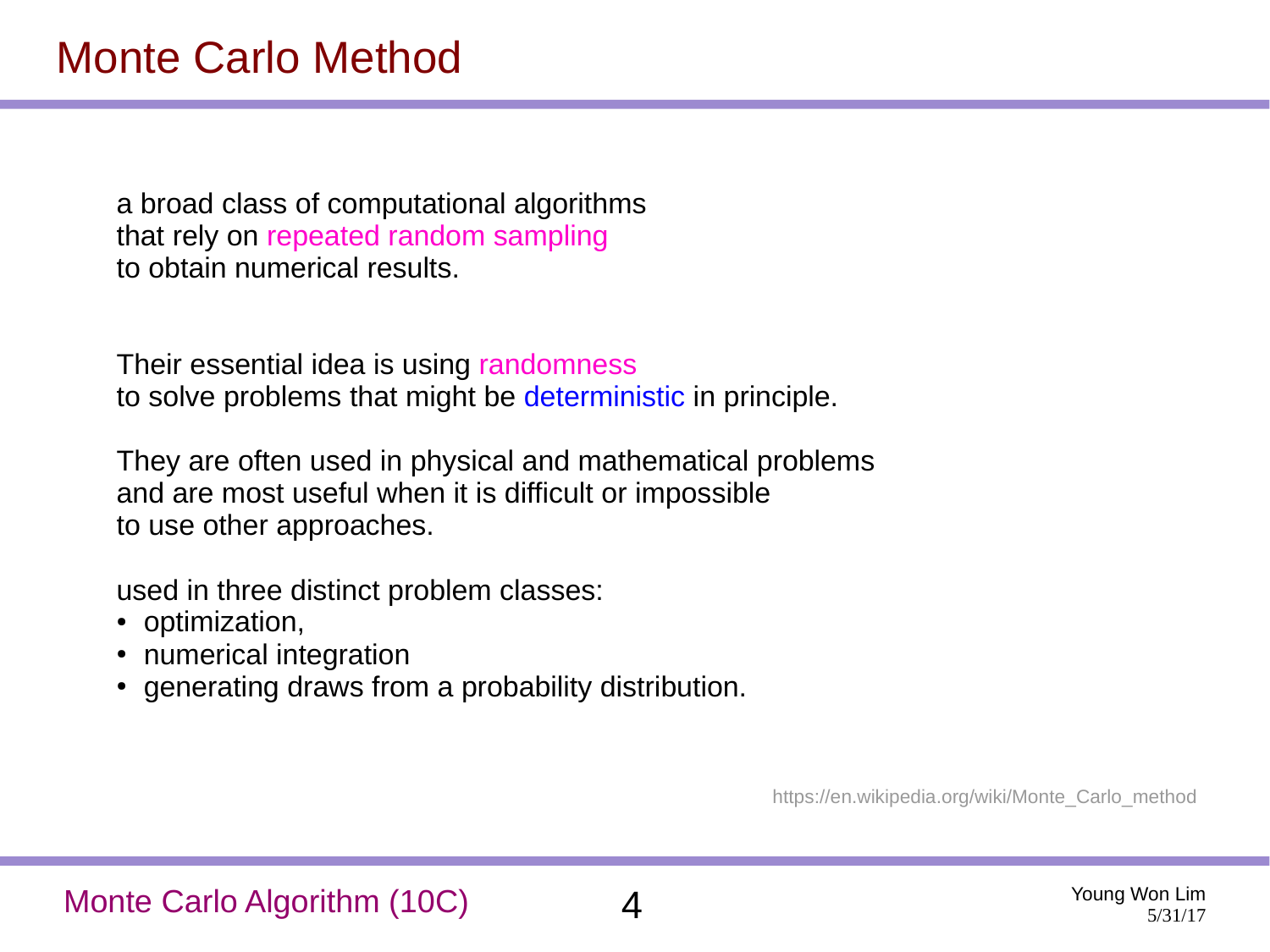Monte Carlo methods vary, but tend to follow a particular pattern:

- Define a domain of possible inputs.
- Generate inputs randomly from a probability distribution over the domain.
- Perform a deterministic computation on the inputs.
- Aggregate the results.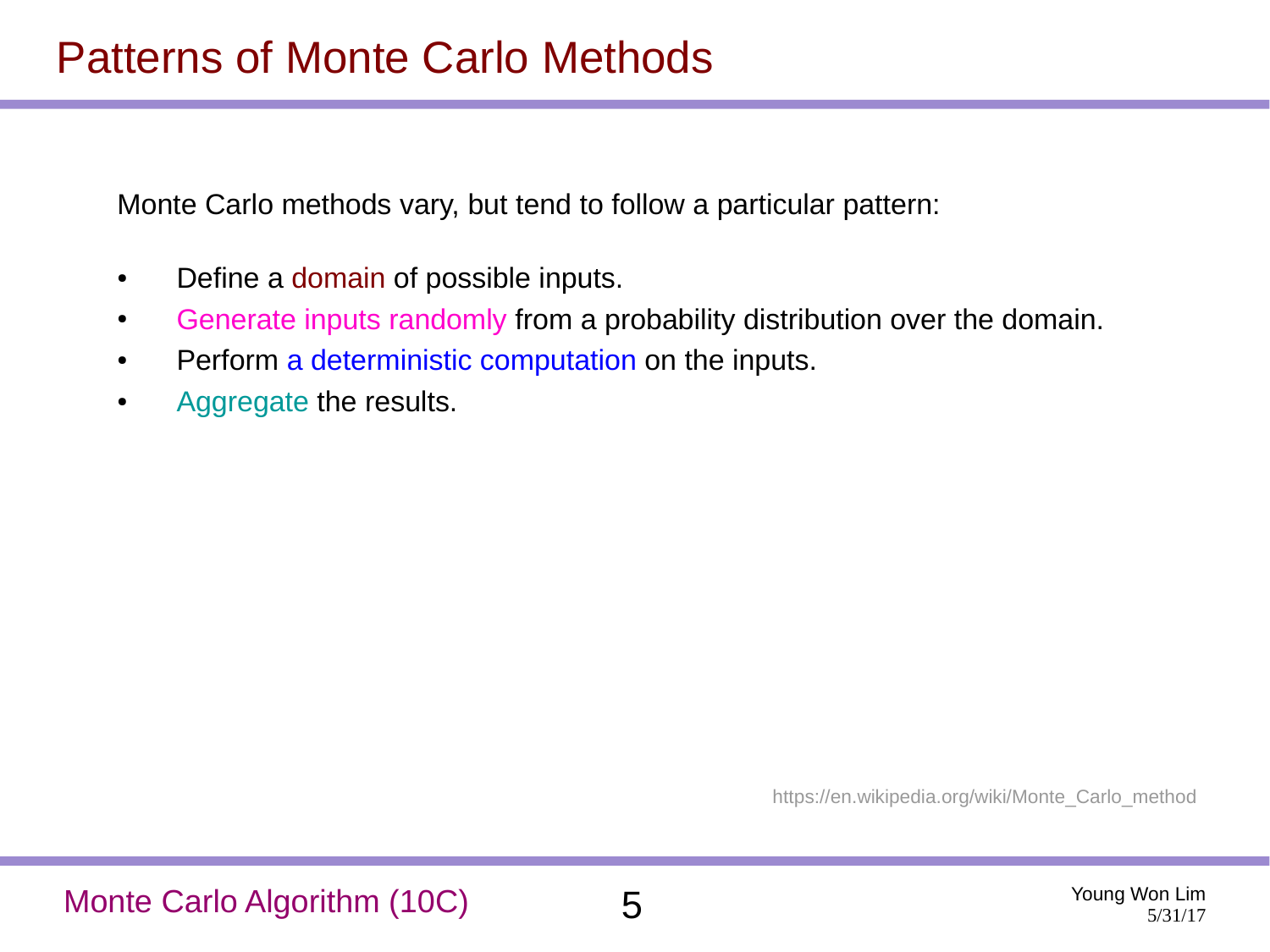For example, consider a circle inscribed in a unit square. Given that the circle and the square have a ratio of areas that is  $π/4$ , the value of π can be approximated using a Monte Carlo method:

1)Draw a square, then inscribe a circle within it.

- 2)Uniformly scatter objects of uniform size over the square.
- 3)Count the number of objects inside the circle and the total number of objects.
- 4)The ratio of the inside-count and the totalsample-count is an estimate of the ratio of the two areas, which is π/4. Multiply the result by 4 to estimate π.



https://en.wikipedia.org/wiki/Monte\_Carlo\_method#/media/File:Pi\_30K.gif

https://en.wikipedia.org/wiki/Monte\_Carlo\_method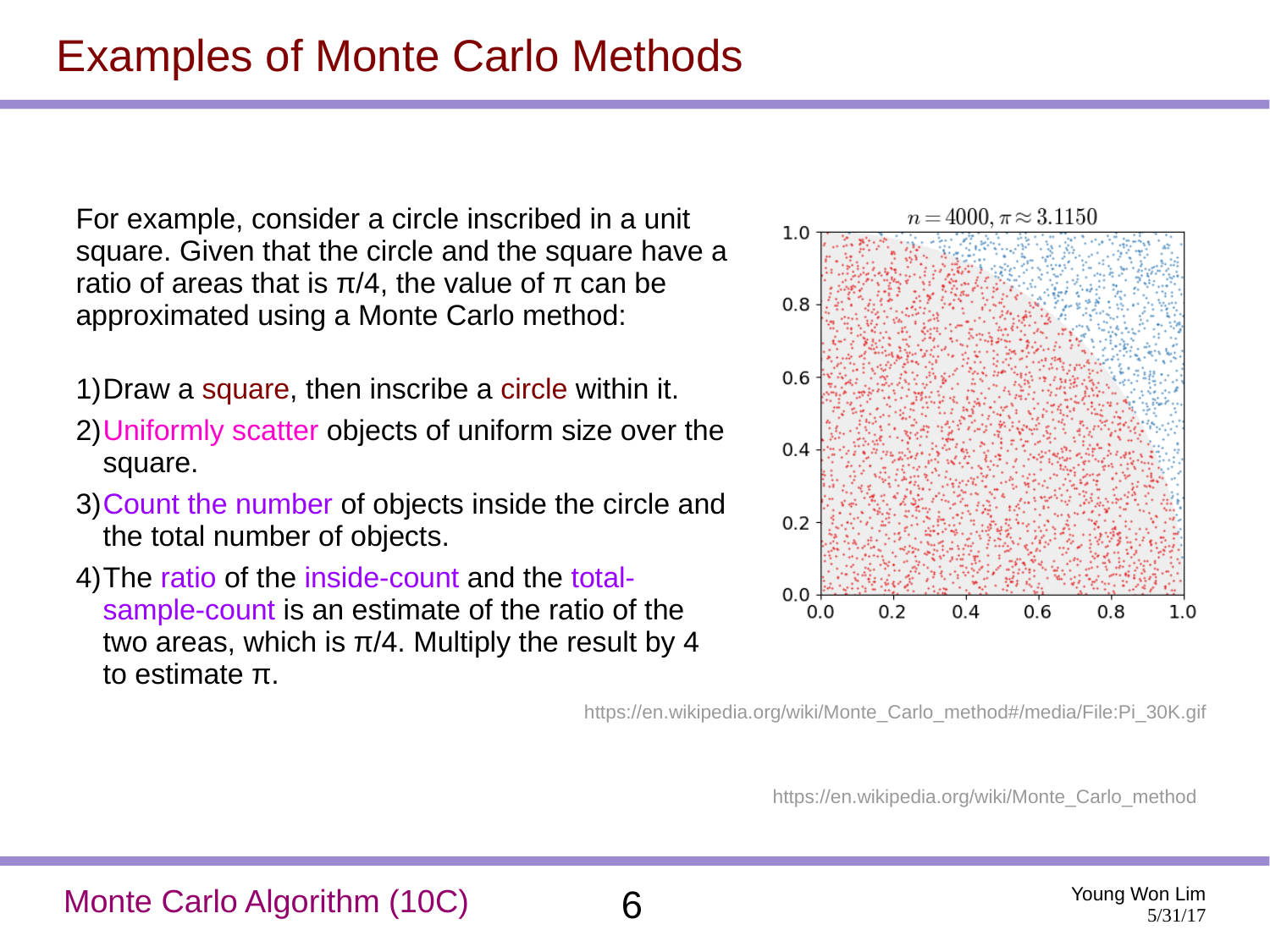In computing, a Monte Carlo algorithm is a randomized algorithm whose output *may be incorrect* with a certain (typically small) probability.

The name refers to the grand casino in the Principality of Monaco at Monte Carlo, which is well-known around the world as an icon of gambling.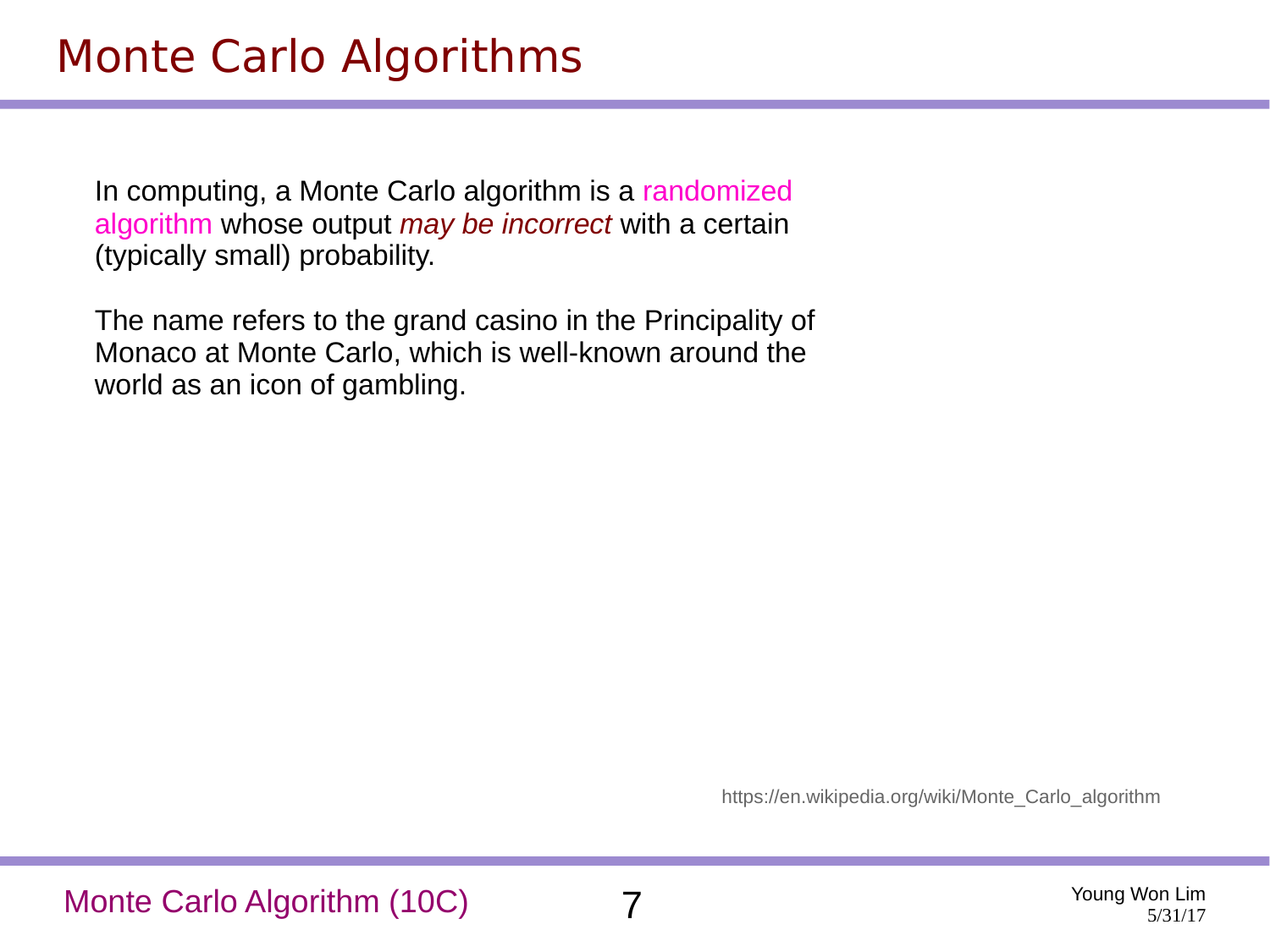#### One-sided and Two-sided Errors

a deterministic algorithm returns a correct answer a Monte Carlo algorithm does *not always* return a correct answer

**one-sided error** algorithms

false-biased algorithms : correct false answer true-biased alogrithms : correct true answer

a false-biased Monte Carlo algorithm is always correct when it returns false

a true-biased Monte Carlo algorithm is always correct when it returns true.

**two-sided error** algorithms no bias

https://en.wikipedia.org/wiki/Monte\_Carlo\_algorithm

the answer they provide (either true or false) will be incorrect, or correct, with some bounded probability.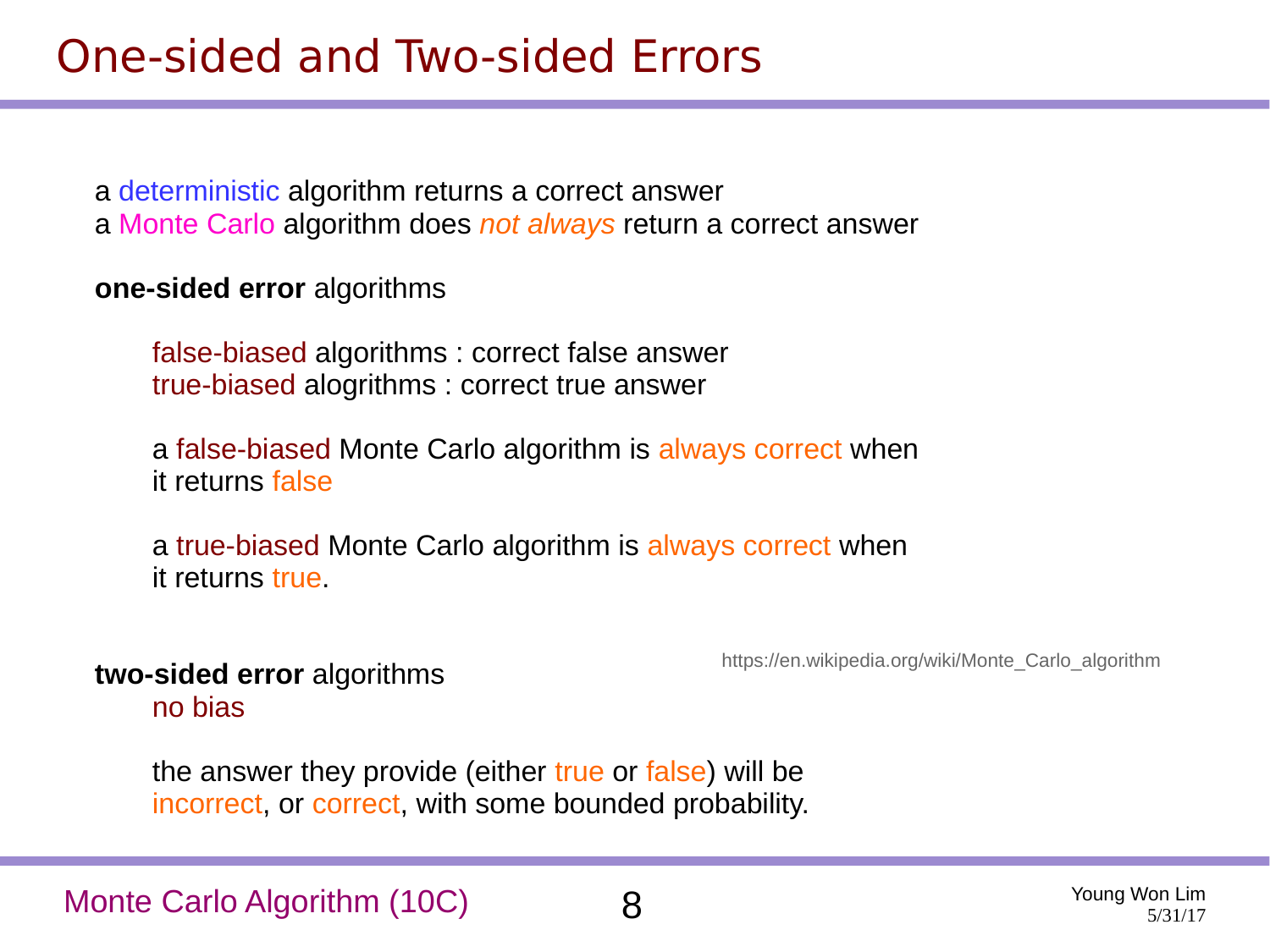## Amplification

For a Monte Carlo algorithm with one-sided errors,

the failure probability can be reduced

and the success probability amplified

by running the algorithm k times.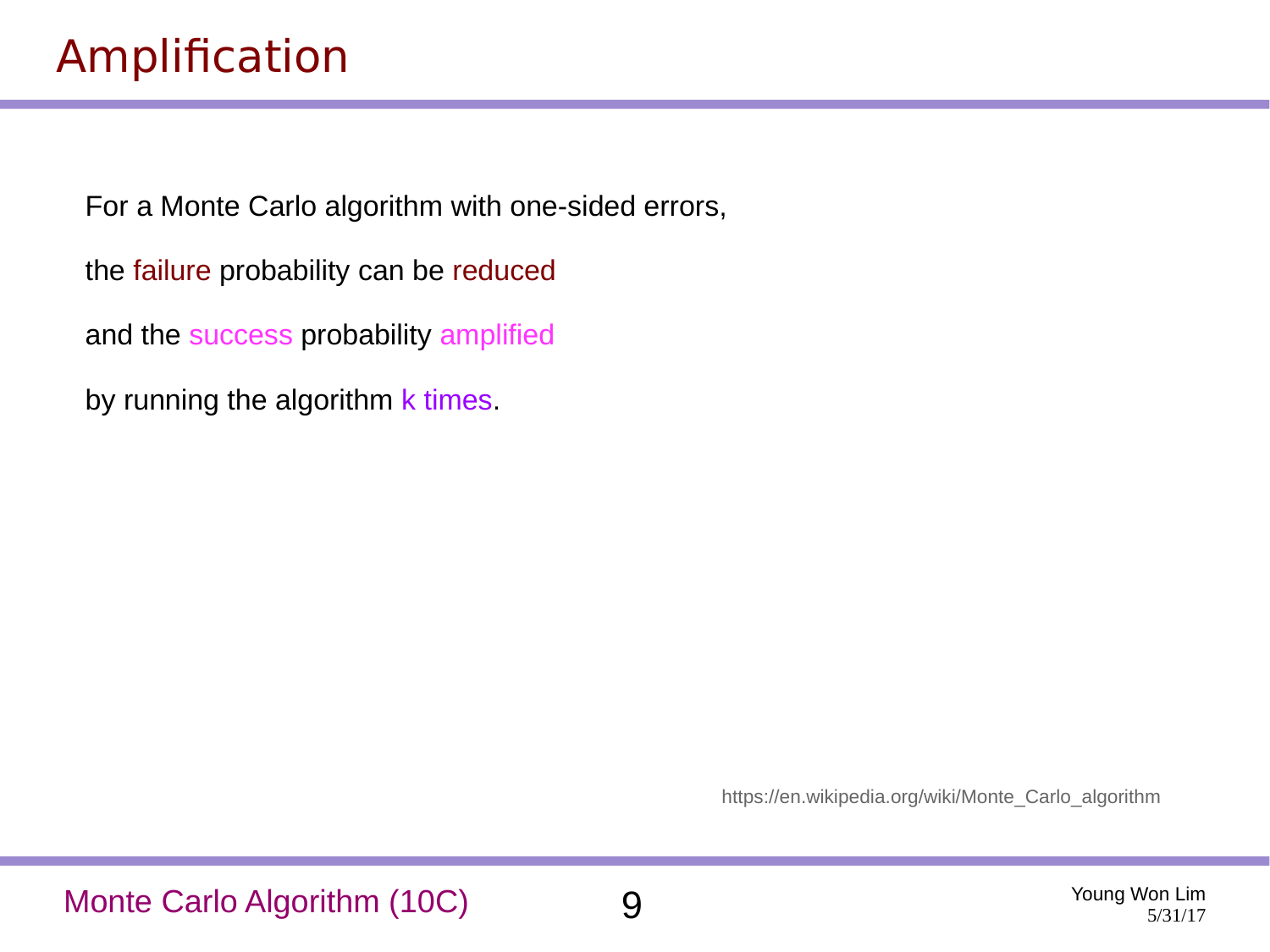## The Solovay–Strassen primality test (1)

determine whether a given number is a prime number

for prime number inputs, it always answers true;

for composite inputs, it answers **false** with probability at least ½ and **true** with probability less than ½.

Thus, **false** answers from the algorithm are certain to be correct, whereas the true answers remain *uncertain*;

**a ½-correct false-biased algorithm**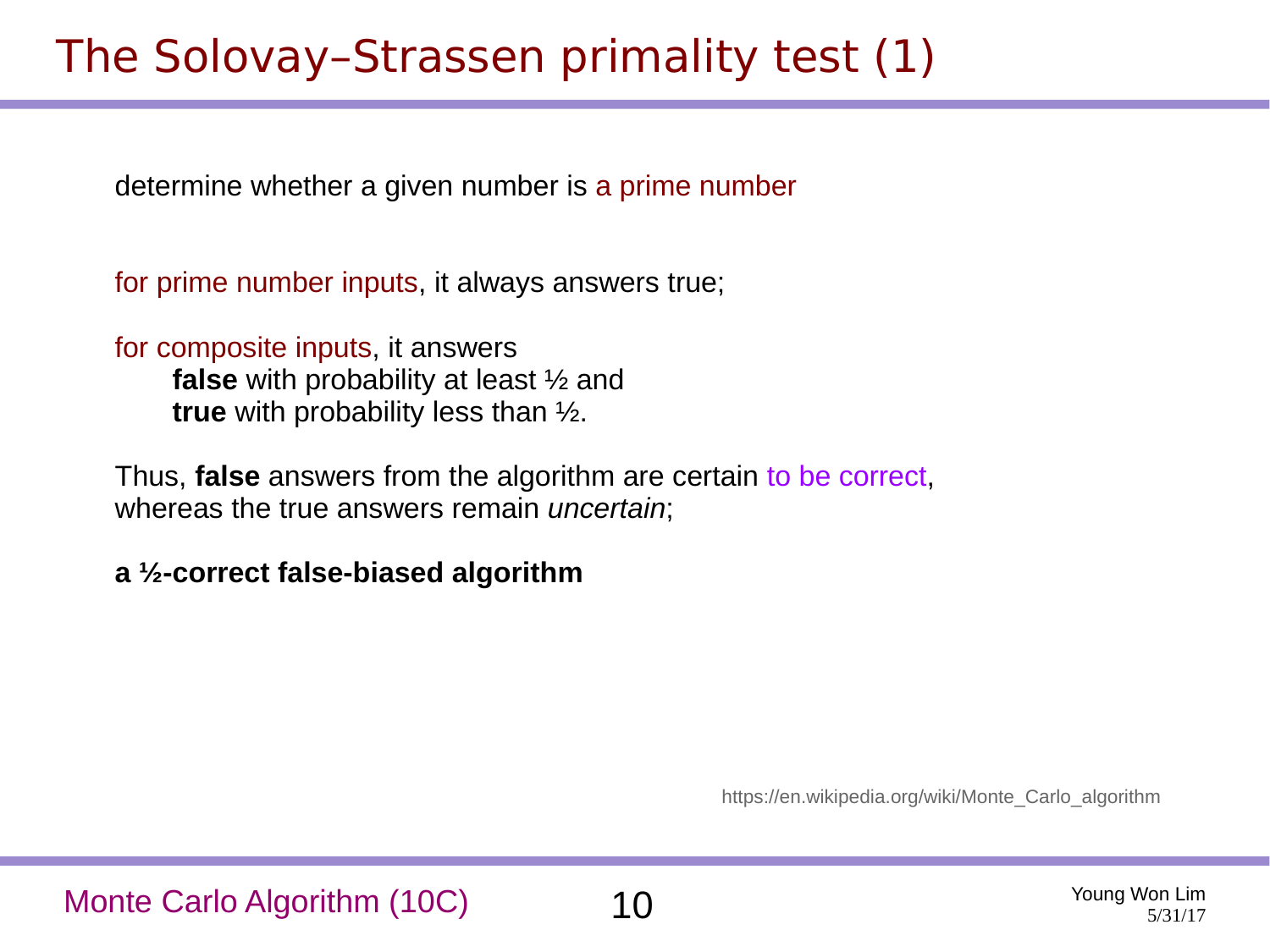One may run this algorithm multiple times returning a false answer if it reaches a false response within k iterations, and otherwise returning true.

Thus, if the number is prime then the answer is always correct, and if the number is composite then the answer is correct with probability at least  $1-(1-1/2)^{k} = 1-2^{-k}$ .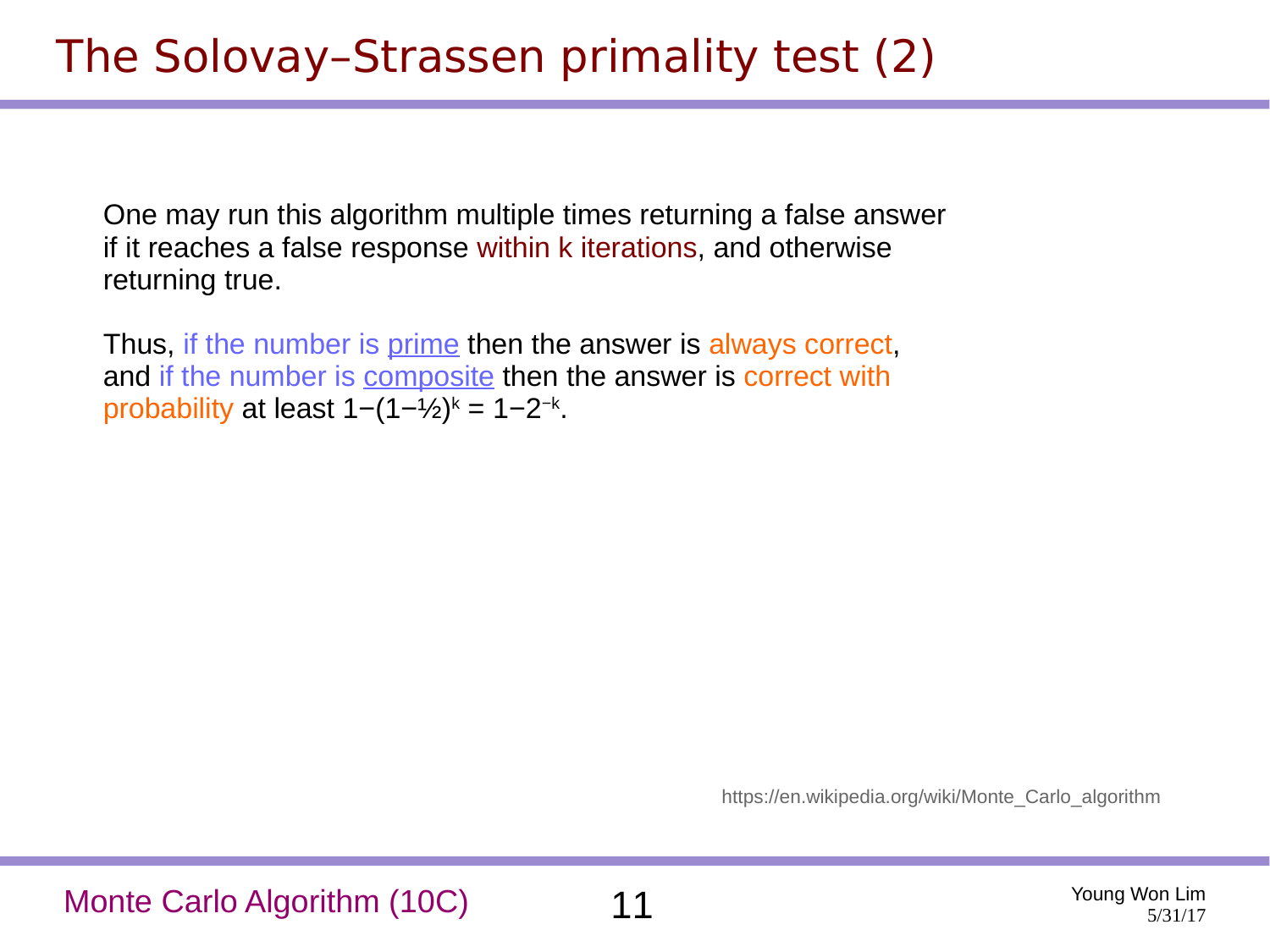Monte Carlo Algorithm (10C) 12